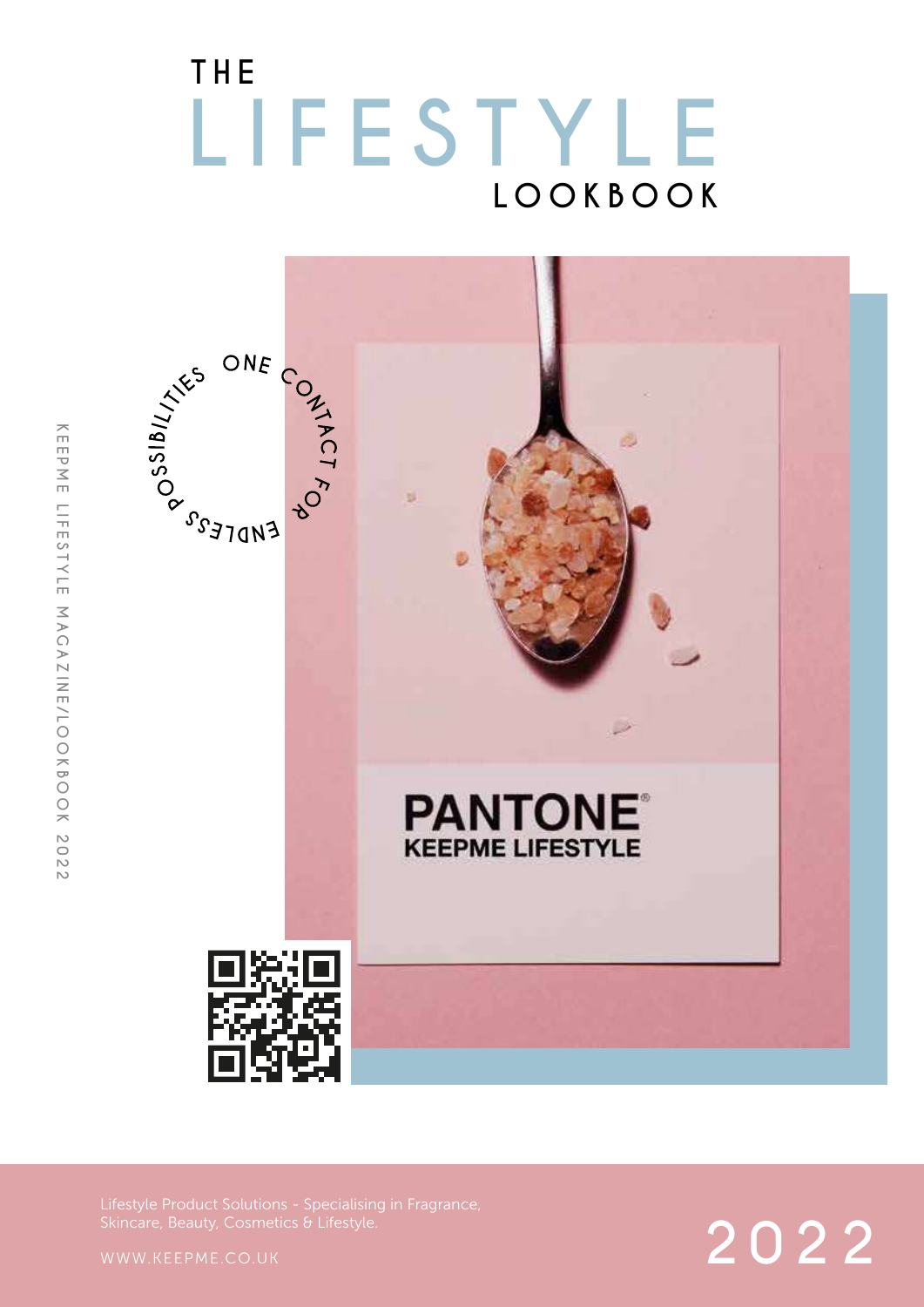### **ONE CONTACT ENDLESS POSSIBILITES**

Spenge of

We design, manufacture and deliver end-to-end solutions that create stand out and commercial success for companies and brands.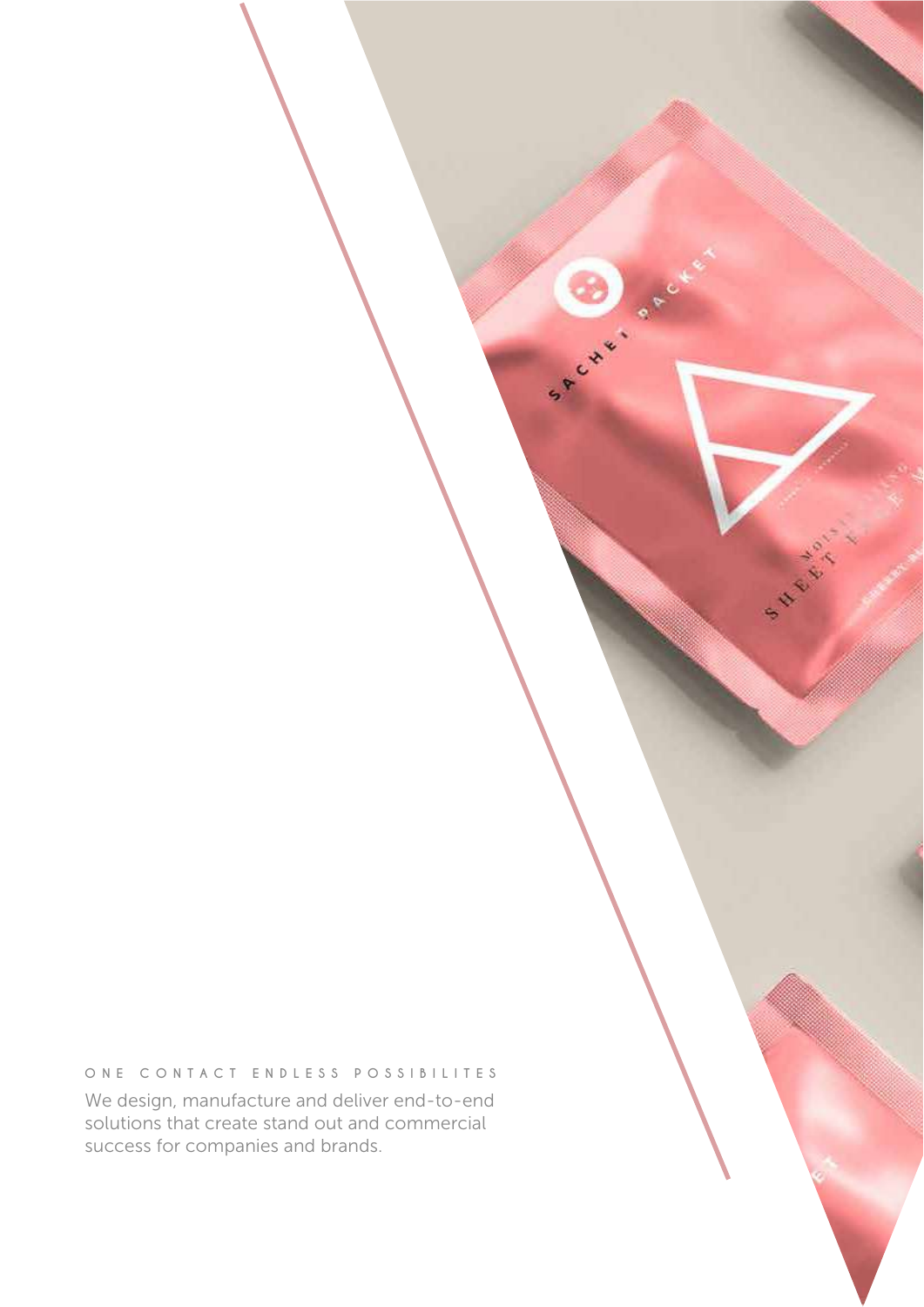

Since 2004 we've been exceeding customer expectations as standard!

We are a provider of full-service solutions, combining creative flair with market-leading technical & logistical expertise. We design, manufacture and and commercial success for companies and brands.

Working within fast moving, diverse and highly competitive commercial environments, the KeepMe Lifestyle team supports the operational needs of customers that recognise the benefits of our creativity, commercial insight, global network and customer centric approach.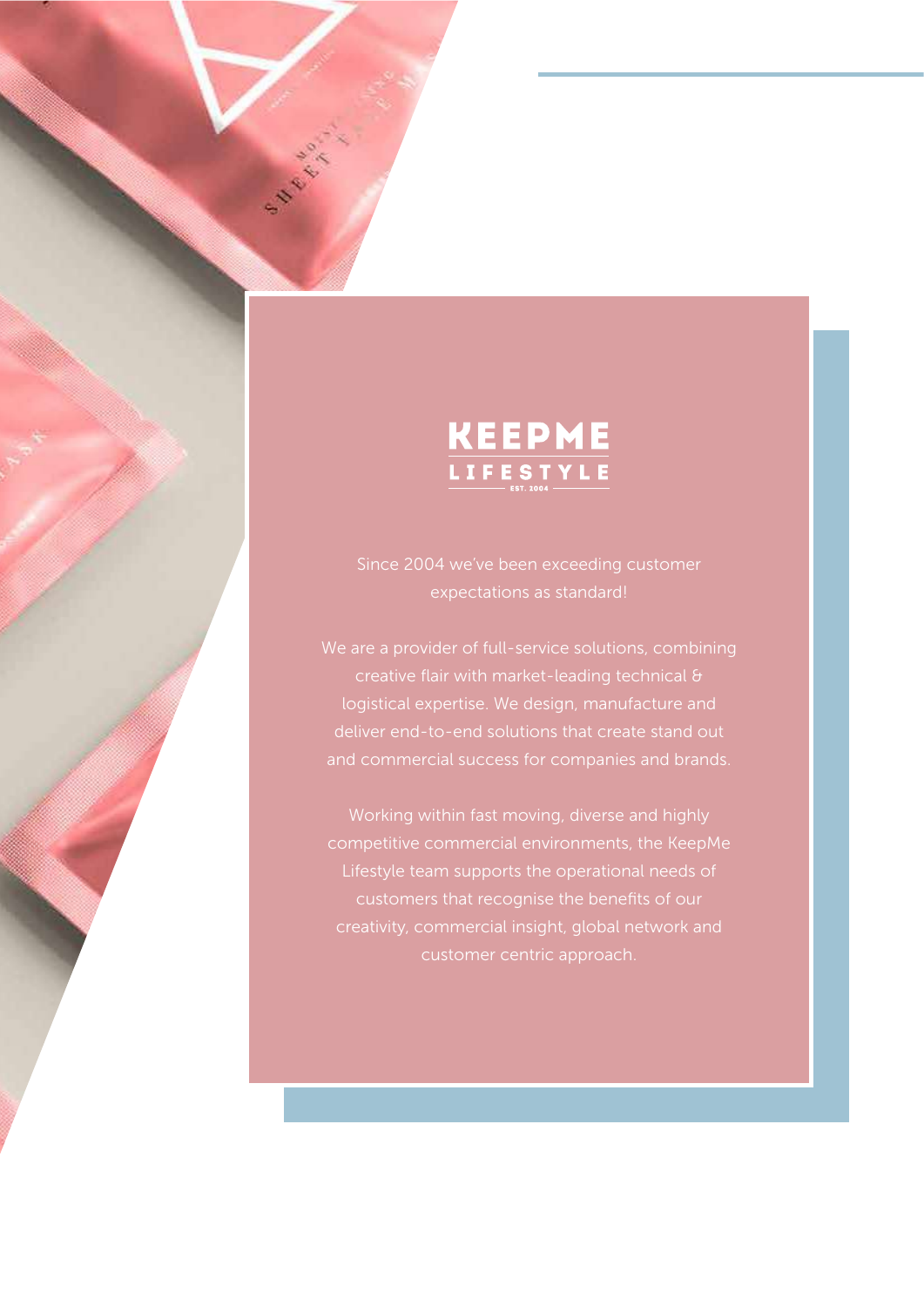### **THE COMPANY**

Since the day KeepMe first opened its doors we've built a reputation for exceeding customer expectations. The statement we most commonly hear is "Oh wow, I didn't know you did that."

Our focus has always been on delivering high quality products and creative thinking, backed up by exceptional logistical support. From initial concept to warehousing and delivery into market, the KeepMe Lifestyle team has the operational infrastructure, industry knowledge and global resources to meet your commercial objectives.

### **ADVANTAGES OF WORKING WITH US**

- **Well-established global manufacturing resources**
- **::::** Competitive / Local Territory pricing
- Premium product selection from around the globe
- Strict Quality Control & Quality Assurance guaranteed
- Simplified import & shipping processes
- 30 day credit terms (subject to credit checks and trading history)
- Eurrency Exchange facilities to deliver price advantages
- **In-house artwork & design resources**
- **:** Extensive warehousing facilities
- **Highly trained staff (incl. Dangerous Goods)**
- **:::** Comprehensive logistical & fulfilment capabilities

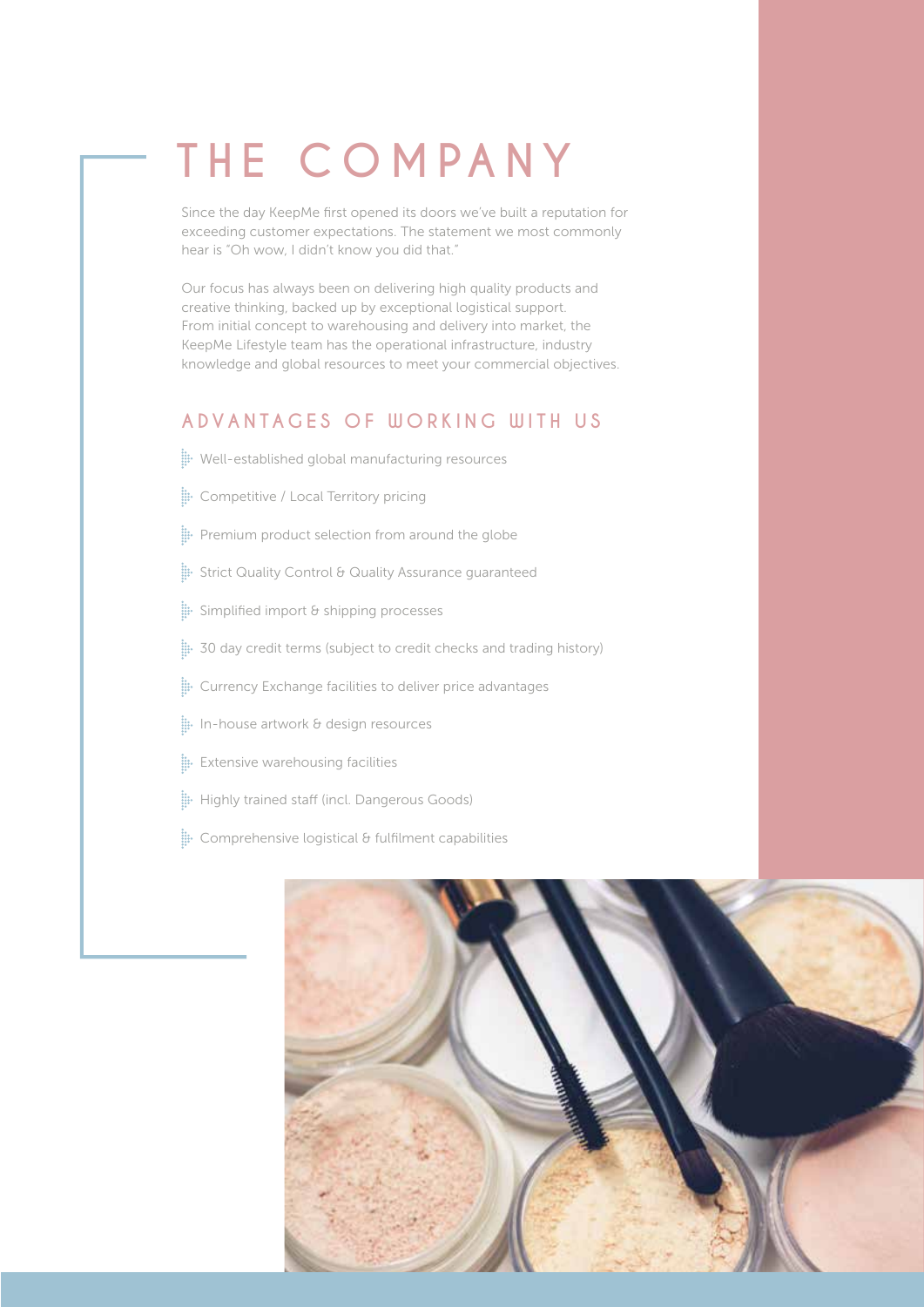### **COMPANY VALUES**



### PASSION

When you pour passion into your work, it creates interest, it gives meaning and it guarantees quality. Passion produces excellence and excellence gives satisfaction.



#### TRUST

We regard trust and integrity as a critical core value. It's about being open, honest and respectful at all times with our colleagues, with our customers and with all our stakeholders.



#### COMMUNICATION RESPECT

This allows us to not only understand our staff's personal and professional aspirations, but it enhances morale at work. Which in turn means everyone works better as a team.



We value the differences that each team member represents. We also recognize that everyone is important and has a role that matters



### CONTINUOUS LEARNING

We are passionate about learning and seek to constantly improve and innovate. We learn from others and from our challenges & successes.



#### SUSTAINABILITY

We work smartly, take care of our team, and have fun in order to ensure the sustainability and success of our organization.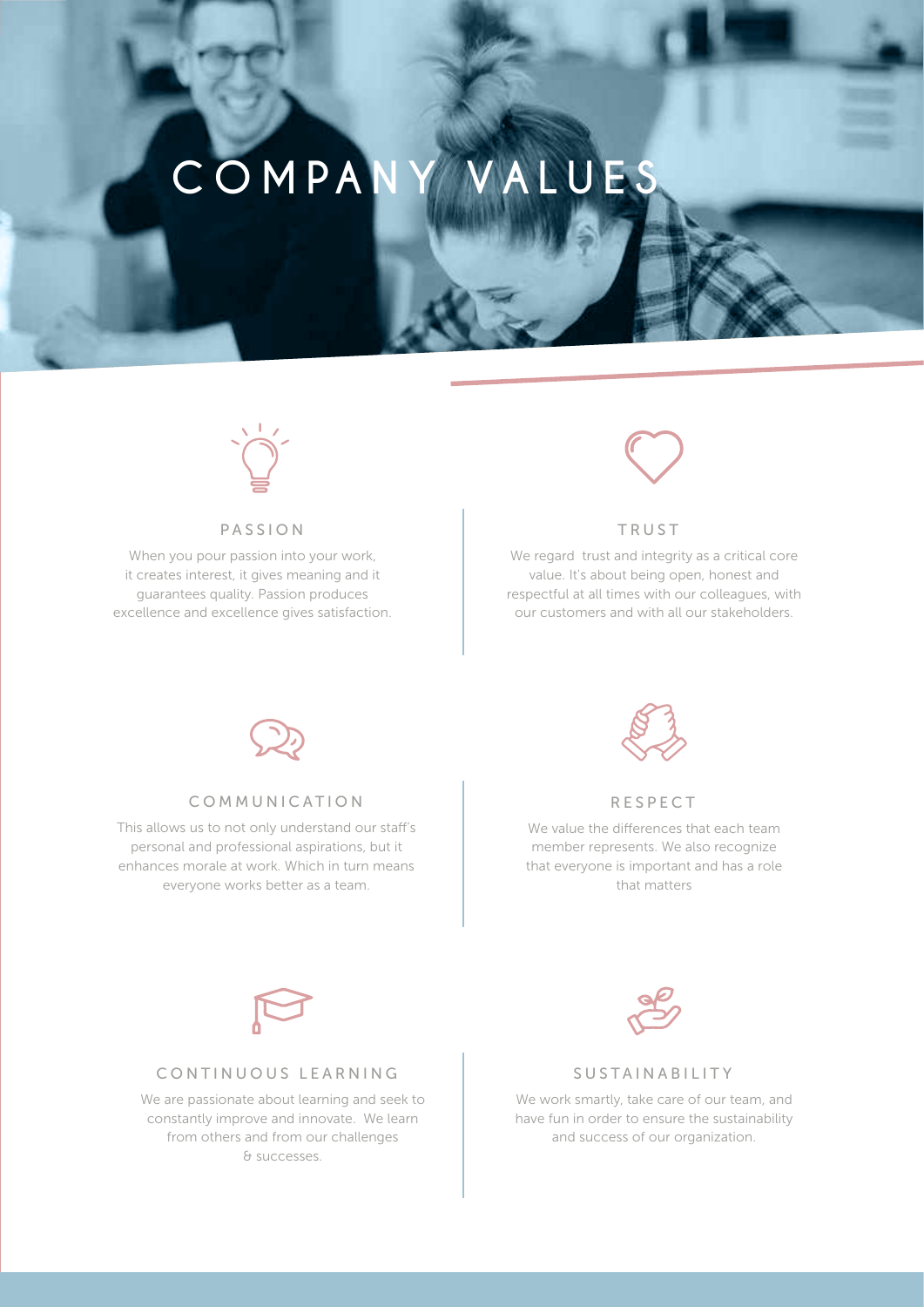

# **PANTONE OF THE YEAR 2022**

Displaying a carefree confidence and a daring curiosity that animates our creative spirit, inquisitive and intriguing PANTONE 17-3938 Very Peri helps us to embrace this altered landscape of possibilities, opening us up to a new vision as we rewrite our lives. Rekindling gratitude for some of the qualities that blue represents complemented by a new perspective that resonates today, PANTONE 17-3938 Very Peri places the future ahead in a new light.

The Pantone Color of the Year reflects what is taking place in our global culture, expressing what people are looking for that colour can hope to answer." added Laurie Pressman, Vice President of the Pantone Color Institute.

Encompassing the qualities of the blues, yet at the same time possessing a violet-red undertone, PANTONE 17-3938 Very Peri displays a spritely, joyous attitude and dynamic presence that encourages courageous creativity and imaginative expression.

### 144

As we move into a world of unprecedented change, the selection of PANTONE 17-3938 Veri Peri brings a novel perspective & vision of the trusted and beloved blue colour family, encompassing the qualities of the blues, yet at the same time with it's violet red undertone, PANTONE Veri Peri displays a spritely, joyous attitude and dynamic presence that encourages creativity & imaginative expressions.

LEATRICE EISEMAN, EXECUTIVE DIRECTOR OF THE PANTONE COLOUR INSTITUTE

99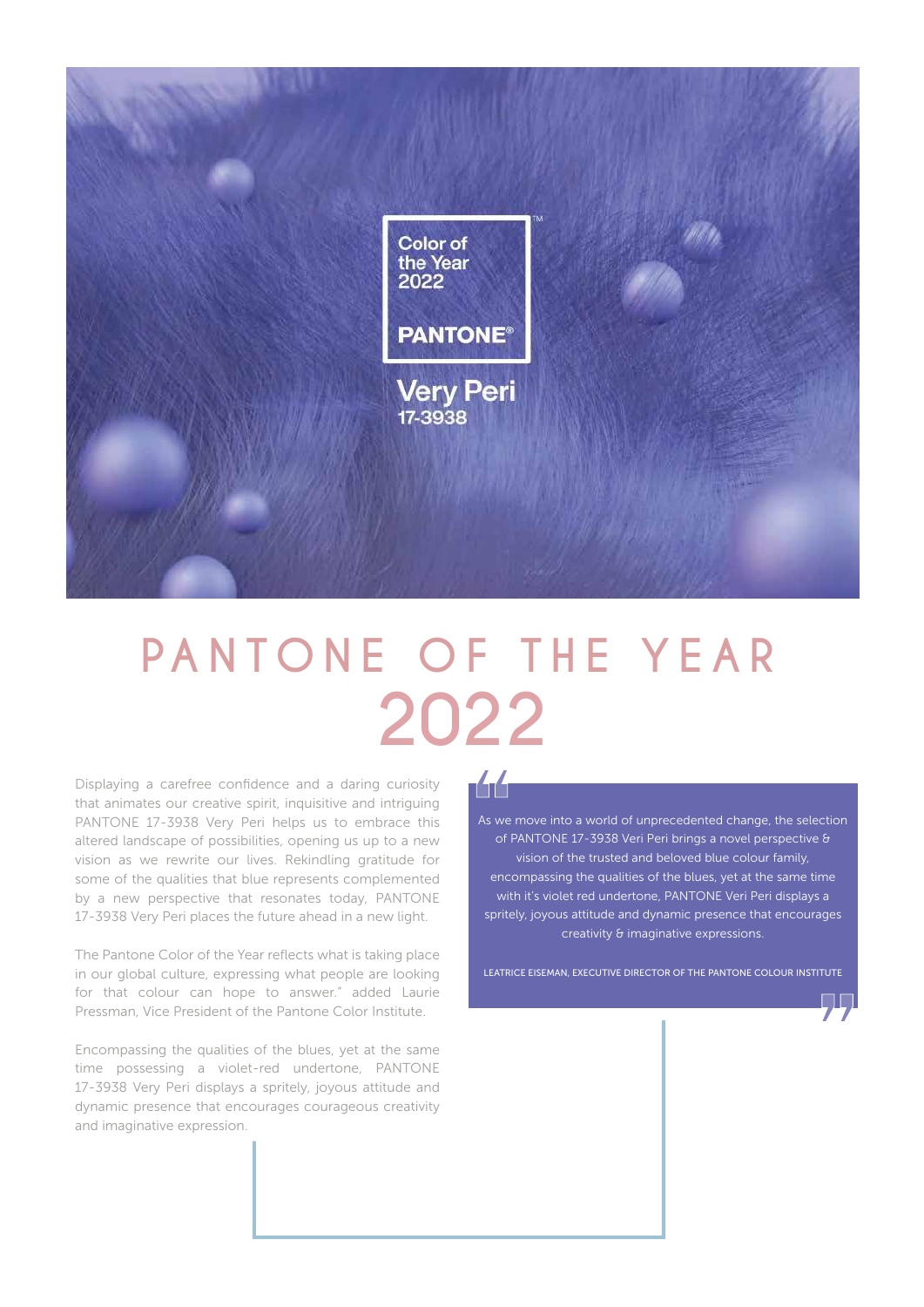## **PACKAGING TRENDS**

The biggest 2022 packaging design trends that are accessible, attractive, and easily adapted for any business.

### 1) NATURAL AND SOFT COLOURS

Minimalism is one of the trending concepts that we can discover out there in the world. It has penetrated into the packaging industry as well. This is where most of the businesses have started using natural and soft colors in their packages. In other words, you will be able to see how colours such as cream, light pink, and light blue are heavily being used.

### 2)FLAT ILLUSTRATIONS

One of the best things about flat illustrations is that they can provide assistance to you with moving forward with the minimalist design as well. On the other hand, the flat illustrations are versatile. You will be able to adapt the flat illustration to match perfectly well with your branding.

### 3)VINTAGE PACKAGING

With nostalgia being a popular marketing trope gaining consumer's attention since 2020, vintage packaging has become more common in the marketplace. By instilling a sense of "the good old days," vintage packaging gives consumers a feeling of attachment to older generations and simpler times.

#### 4) MINIMALISM

Minimalism is all about introducing simplicity into your product packaging. You should make it look natural. The design you have on top of product packaging should be something uncluttered. Then you can even share an important message to the customers, which is that you don't have anything to hide behind the busy graphics you have on the packaging.

### 5)REVEALING PACKAGING

You can create interest among customers to purchase what you offer by revealing what you have got inside. On the other hand, it will help you to ensure the authenticity of your business as well. We are living in an era of authenticity and paying attention to this fact can assist you to gain some prominent benefits.

### 6) PROTECTIVE PACKAGING

Protective and tamper-evident packaging materials allow companies to enhance the safety of their current packaging containers and provide consumers with the ability to quickly identify if their products have been compromised or tampered with.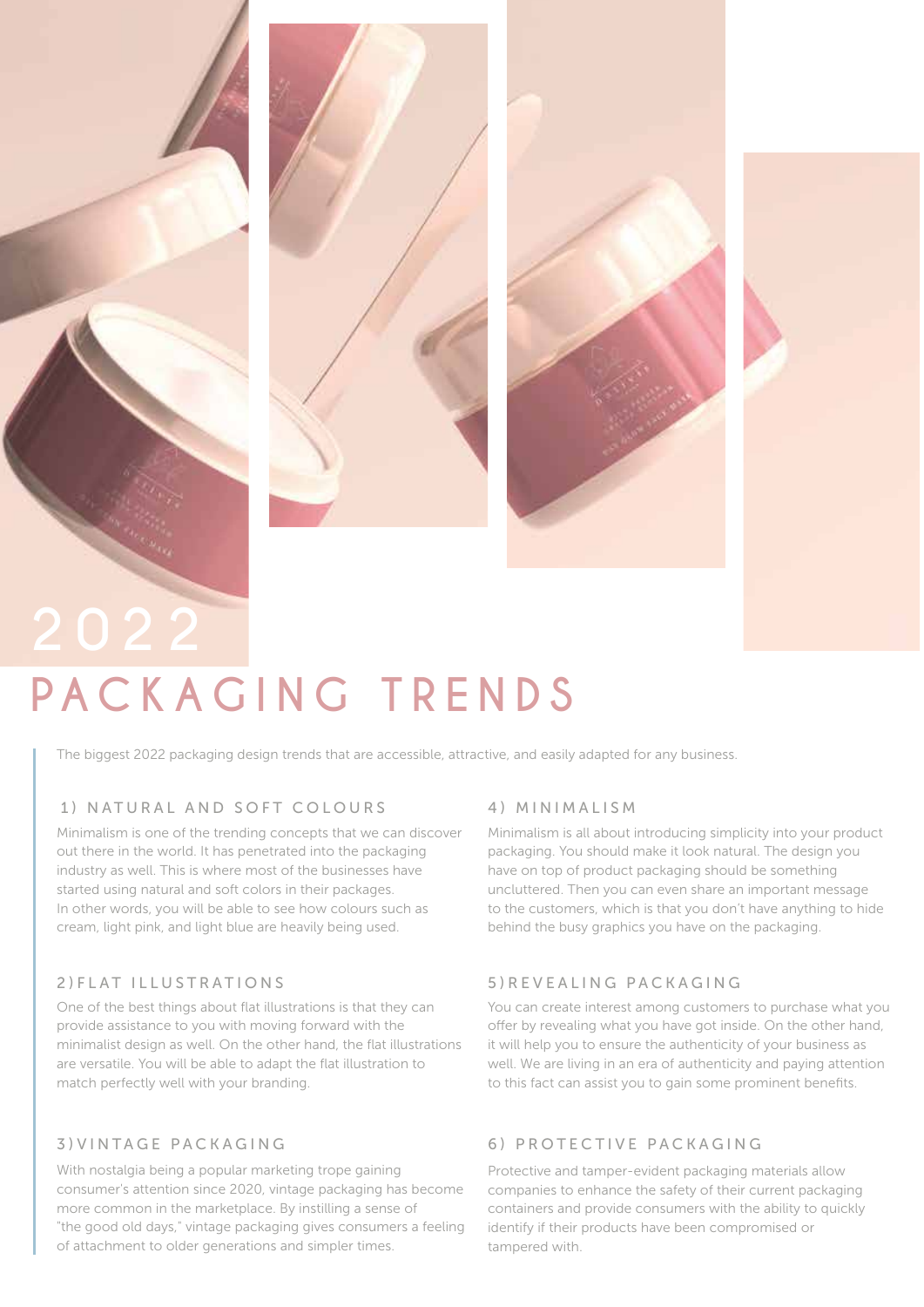









**01**

### **FRAGRANCE**

From mass to niche, we offer compliant turnkey solutions to Global brands. A fully bespoke service from design to delivery. In 2021 our Fragrance portfolio continued to grow: working closely with some of the most prestigious names in the industry. Our robust supply chain for high quality glass and componentry combined with our ability to fill and pack across numerous locations globally allows us to work with the best in the industry. Our projects can be found in all luxury retail outlets globally.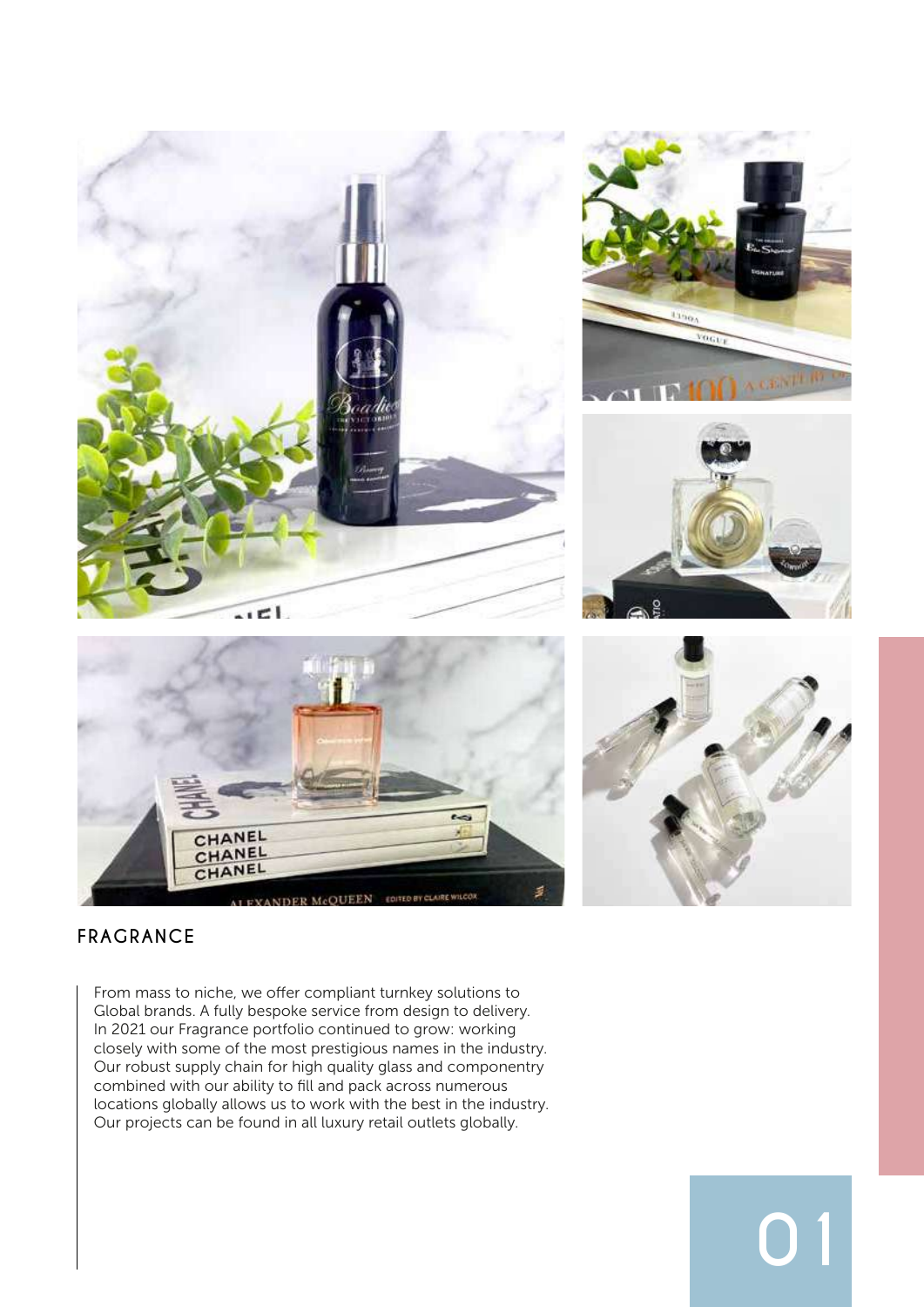

### **LUXURY PACKAGING**

Offering a signature, luxury packaging solution, combining innovative design with careful craftsmanship delivering something extraordinary.

Detailed finishes, foiling, embossing, spot UV are all available across our primary components, boxes, sleeves and retail ready cartons. Our design team prides itself on eye-catching beautiful design.

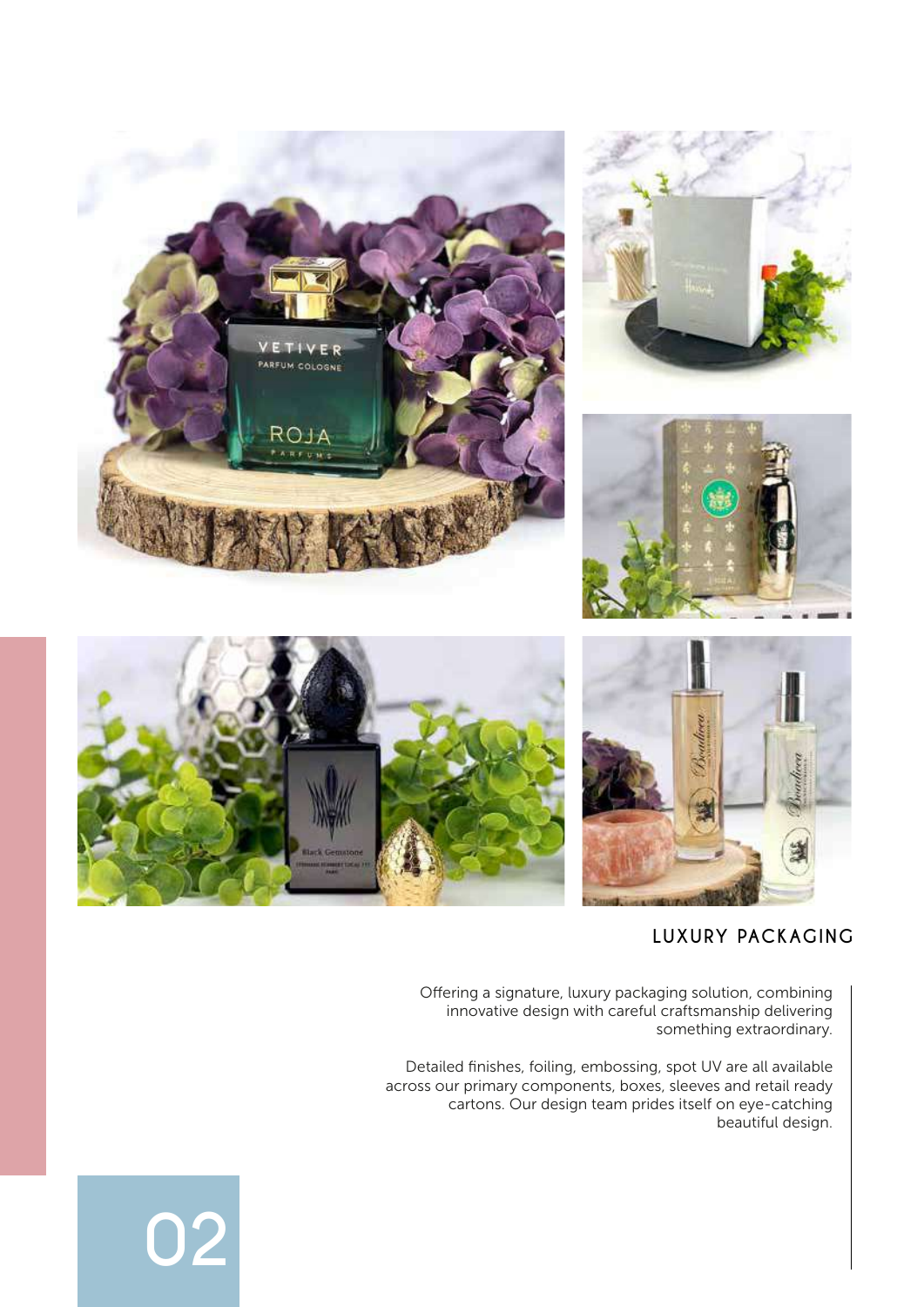

**03**

### **LIFESTYLE**

Delivering unique, bespoke and innovative gifts, merchandise and giveaways.

With luxury candles and bespoke creations part of our portfolio, we can produce a range of desirable in-home indulgence products to suit a variety of budgets. Working closely with our customers we can manufacture componentry in a wide range of mediums, creating highly desirable products ready for retail or gifting projects.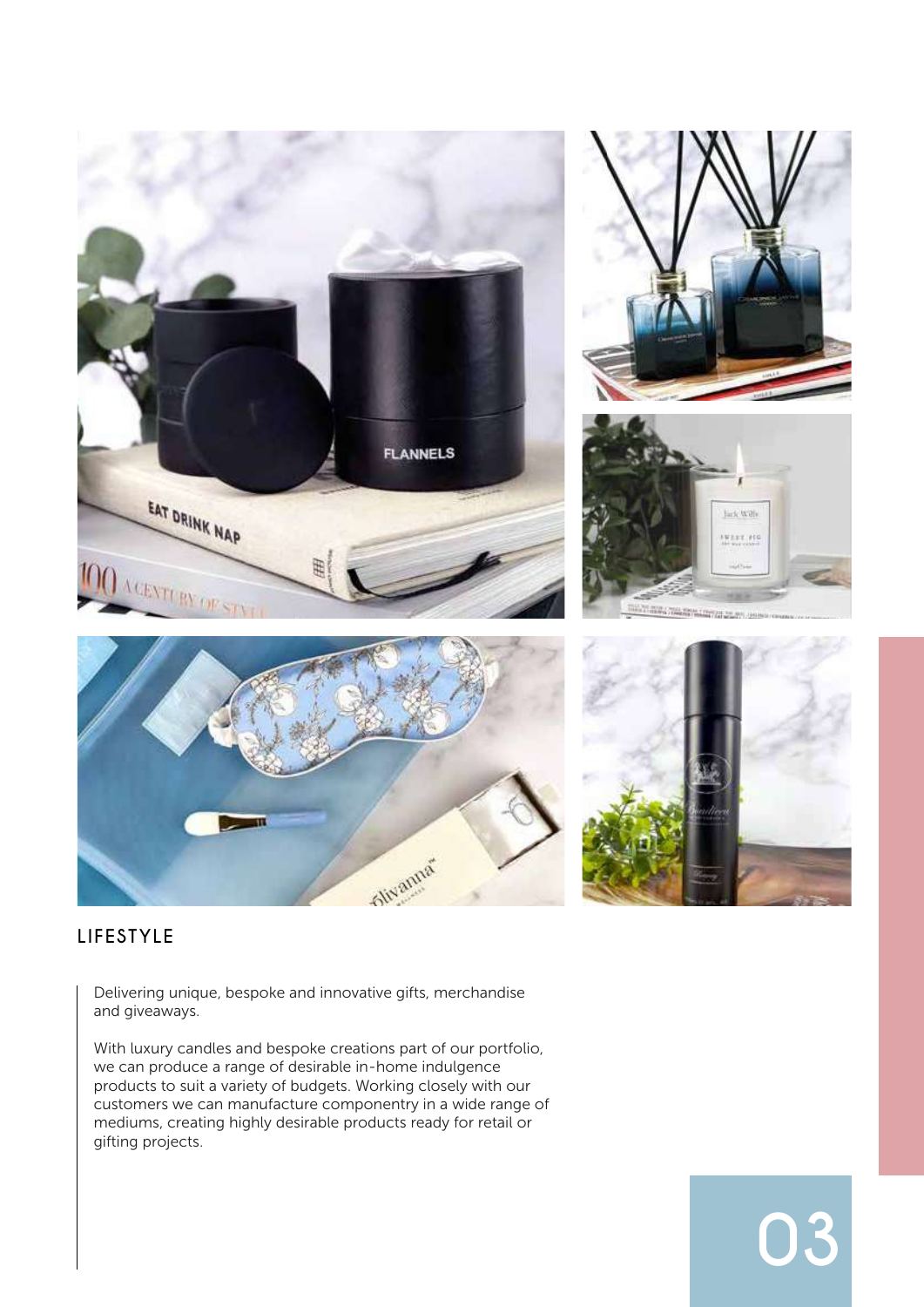

### **COSMETIC & SKINCARE**

EU and FDA approved solutions for skin, eye, lip and cheek. Innovation and creation is at the heart of our offering.

From the supply of componentry to full service delivery we produce high performance skincare products for a variety of well-known brands. We can produce retail ready and price sensitive skincare products, including; Cleansers, Toners, Serums, Moisturisers, Eye Creams and Masks.